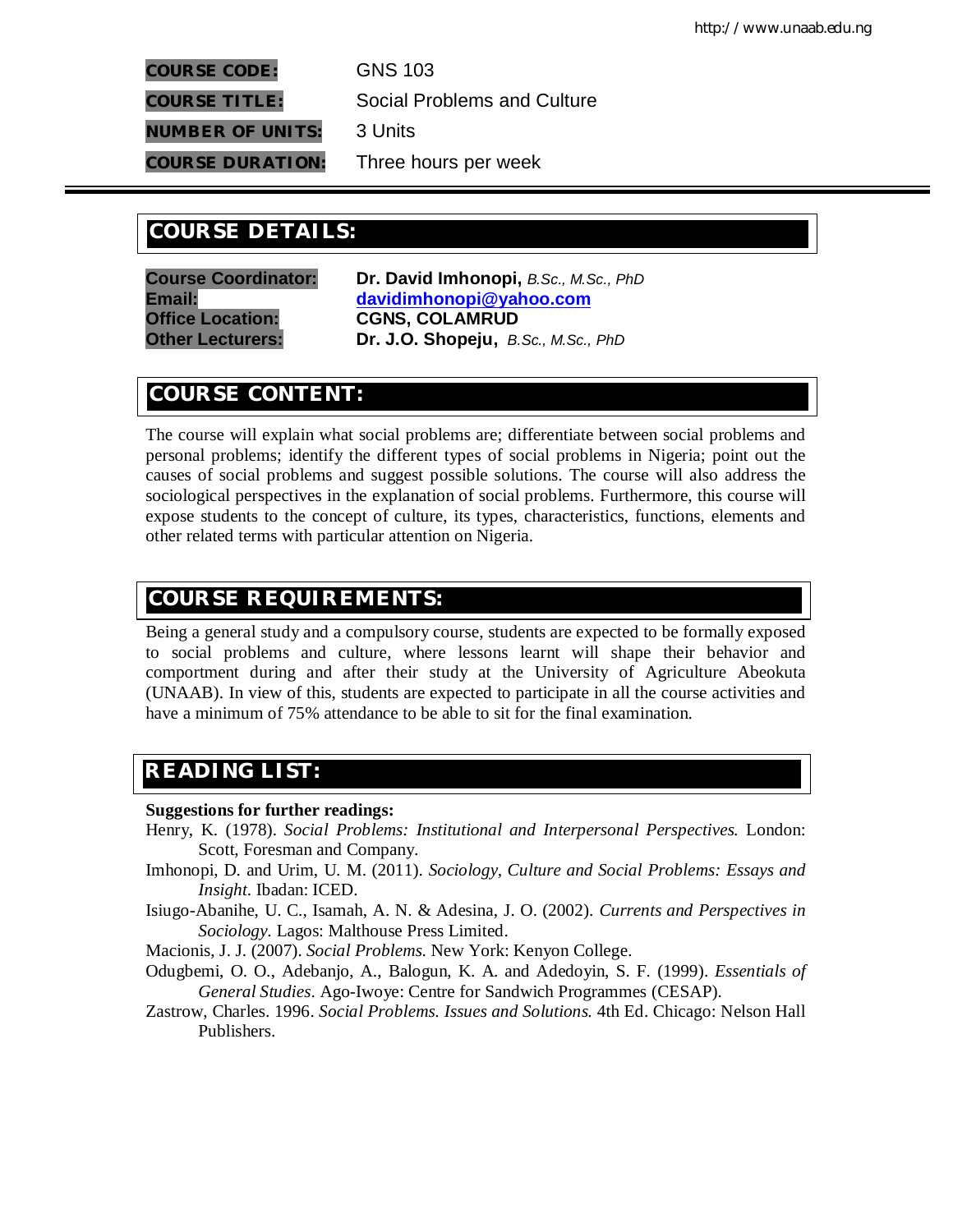# **E LECTURE NOTES**

## **1.1 Introduction**

The question that needs to be addressed is: what is "social" about social problem? Why is it different from individual problems? In the  $21<sup>st</sup>$  century Nigerian state, a list of current social problems in the country might include **poverty, prostitution, armed robbery, violence, terrorism, HIV-AIDs, unemployment, drug abuse, tribalism, teenage pregnancy, examination malpractices, corruption, divorce, single parenting and religious fundamentalism.** The reasons these problems have sneaked into the social realm and are considered as social problems is because they have captured public interest, anxiety or concern and have gained a hold on the attention of the Nigerian society at this point in time in our historical development. It is important to say that what is a social problem in one society may not necessarily be a social problem in another society. For instance, what commands public attention in Germany, the USA, UK or China is likely to be different in at least some respects to what is a current social problem in Nigeria. It is also true that if we look back at earlier historical periods in Nigeria, only some of the listed current social problems would be visible then. For example, HIV-AIDs, Terrorism, Cybercrime and Single Parenting, among others, are becoming social problems in Nigeria because they have captured social attention and concern.

## **1.2. What then is a social problem?**

Social problem, like every social concept, has been defined in various ways and arising from different sociological perspectives. However, the following definitions will aid students' understanding of what social problem is.

- Social problem simply is a problem that poses a threat to the well-being, survival, continuity, health and prosperity of a society.
- Social problems are widespread and intense worries that collectively demand leadership, social attention and intervention.
- A social problem is recognised as a condition that has been "incorporated into a community's or organisation's agenda for action."
- A social problem is a phenomenon that disturbs society, prompts for social action and intervention and that requires government's response.
- A social problem is a behavior or circumstance that is not regarded as desirable, acceptable and normal within a group or community. It is regarded as deviations from community or societal standards e.g. prostitution, corruption, terrorist acts, armed robbery activities, and others.
- Social problems are "social" because they have social causes and consequences and treating them requires changes in social behavior e.g. HIV-AIDs, prostitution, child abuse and trafficking, etc.
- A social problem is a social condition that a segment of society views as harmful to members of society and in need of remedy.

## **1.3. Sociological Perspectives on Social Problems**

As we hinted earlier, there are sociological perspectives that try to explain what social problem is from their own particular viewpoint. Here we will treat the following:

- Functionalist Perspective
- Conflict Perspective
- Interactionist Perspective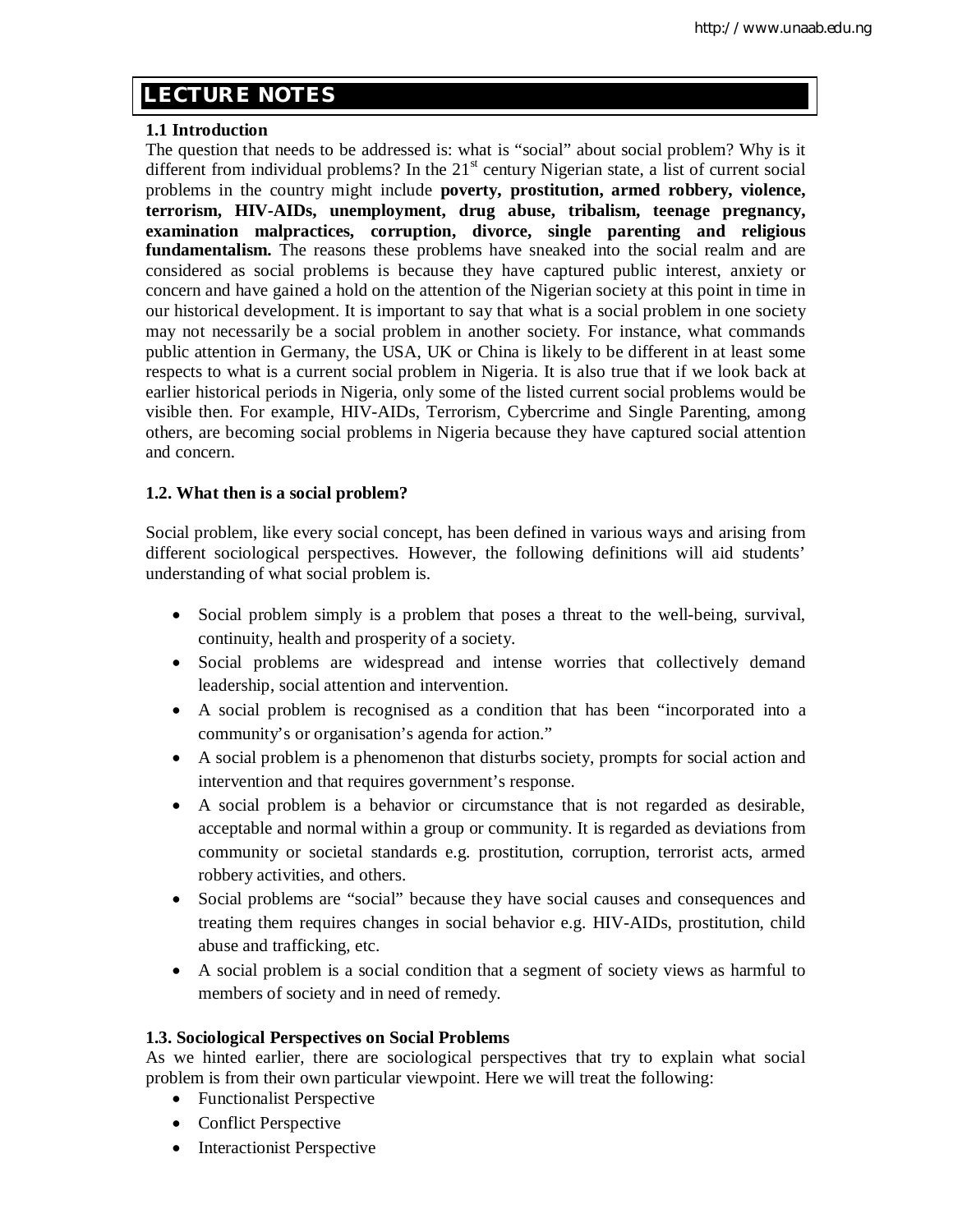• Feminist Perspective

#### **The Functionalist Perspective**

From the functionalist viewpoint, social problems are functional in the society. Simply put, functionalists see social problems as serving a function in society. For instance, crime, as a social problem, can engender solidarity in a group or society to fight it. Besides, crime is the reason we have the Police force, paramilitary and other security agencies who are employed to checkmate the threat crime poses in the society. Without crime and criminals, therefore, these people will lose their jobs.

#### **Conflict Perspective**

Conflict theorists view the problems in society as being the uneven outcome of competition among various interest groups for limited resources. This struggle takes many forms, often putting more powerful groups, with little concern for general social interests, against less powerful, but directly affected groups. For instance, political violence is instigated by powerful forces in the society to enforce their selfish and "particularistic" desire on the general interest of members of society. Additionally, in Nigeria, tribalism has become a vehicle for the expression of ethnic dominance in particular areas in society. Many political leaders will seek to promote the welfare and interests of the ethnic group they represent as against the general well-being of the country.

#### **Interactionist Perspective**

Focusing on how people "subjectively" define reality, interactionists examine how values, shared expectations, and perceptions apply to social problems in a society. This means that social problems can be interpreted to be so based on the values of a people, their individual perceptions and expectations. For instance, another man's terrorist is another man's freedom fighter or martyr. Another good example is that some people in Africa and in some parts of the world still believe that HIV-AIDs does not exist and that it is a mere ploy by the West to deny African people the pleasures they can derive from sexual activities.

#### **Feminist Perspective**

Feminists view society as being structured along gender lines. Thus, according to this theory, women and girls are victims of the different social problems that exist in society. For instance, feminists believe that war is caused by men but that women, girls and children bear the negative consequences more than men. Furthermore, the feminist theory canvasses that even concerning the issue of poverty, the society is masculinised and gendered in such a way that women are the ones that suffer most, are jobless, lack education and training and suffer from family violence.

| S/N | Social Problems                                           | Individual problems                                 |
|-----|-----------------------------------------------------------|-----------------------------------------------------|
| 1.  | They are social in nature                                 | They are individual in nature.                      |
|     | because they affect a group or                            |                                                     |
|     | a great number of people.                                 |                                                     |
| 2.  | are of social<br>They                                     | They are of individual                              |
|     | consequences and magnitude                                | consequences and magnitude                          |
| 3.  | Most times, they demand                                   | They may not necessarily                            |
|     | government or community                                   | require<br>government                               |
|     | response.                                                 | intervention.                                       |
| 4.  |                                                           | Could pose a threat to May only pose a threat to an |
|     | society's survival, health and   individual's well-being. |                                                     |
|     | well-being.                                               |                                                     |
| 5.  | Requires change in the groups                             | Requires change in personal                         |
|     | social behaviour.                                         | behaviour.                                          |

#### **1.4. The Differences Between Social Problems and Personal Problems**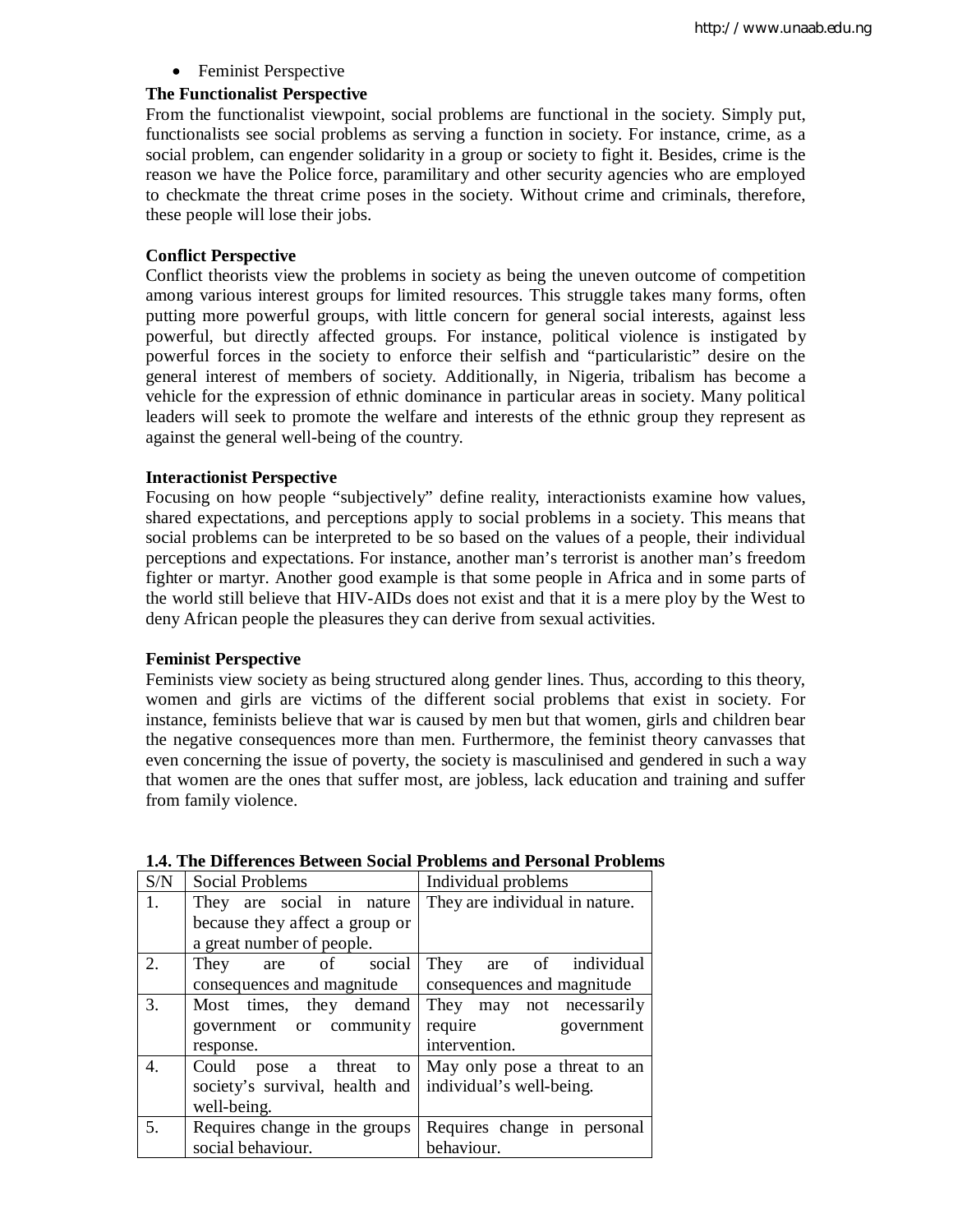# **1.5. Types of Social Problems with Particular Attention on Nigeria**

The list of social problems in Nigeria is as follows:

- Poverty
- Prostitution
- Armed robbery
- Violence
- Examination malpractices
- Terrorism,
- HIV-AIDs,
- Unemployment,
- Drug abuse,
- Crime,
- Tribalism,
- Teenage pregnancy,
- Examination malpractices,
- Corruption,
- Divorce,
- Single parenting
- Religious fundamentalism
- Rural-Urban Drift
- Illiteracy, and others.

A few of these have been explained in brevity for the understanding of students. They are as follows

• *Poverty* – is the deprivation from the basic necessities of life.

# **Causes**

- Lack of education/illiteracy
- Political corruption
- Lack of national and individual planning
- Mismanagement of resources
- Lack of training and job/financially viable skills, etc.

# **Solutions**

- National and Individual Planning
- Proper management of state and individual resources
- Principled leadership committed to citizens' welfare
- Education and literacy
- Acquisition of job and financially viable skills
- *Prostitution* the act of engaging in sexual intercourse in exchange for money or offering another person for such purposes.

# **Causes**

- Lack of education/illiteracy
- Child Trafficking
- Poverty
- Unemployment
- Social stigmatization e.g. social outcasts

# **Solutions**

- Education and literacy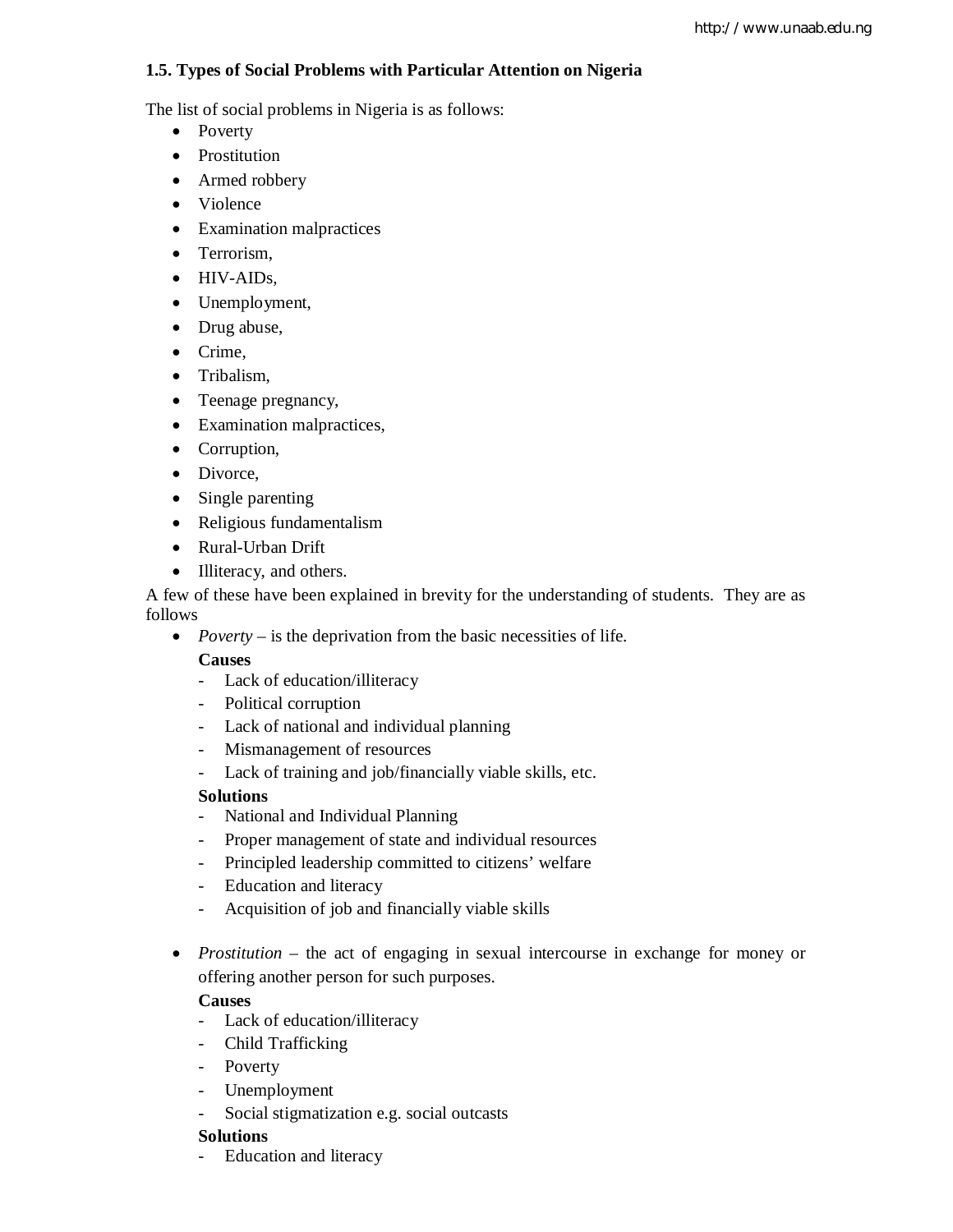- Teaching victims job and economically viable skills
- Creation of employment for victims and women in the society
- Legal Prohibition and punishment of offenders, sponsors and pimps
- *Armed robbery* this is a criminal act that involves the use of dangerous weapons to dispossess innocent citizens of their legitimately acquired possessions.

## **Causes**

- Lack of education/illiteracy
- Frustration
- Unemployment
- Bad company
- Get-rich-quick syndrome, etc.

#### **Solutions**

- Education
- Moral suasion by religious leaders and institutions
- Adequate and uncompromising policing and security frameworks
- Parental responsibility
- Adequate punishment of offenders
- Job creation schemes
- *Violence* the use of physical force to injure somebody or damage something.

#### **Causes**

- Criminal minded individuals
- Social inequality
- Political interests and motivation
- Ethnic considerations
- Resource squeeze

## **Solutions**

- Adequate security of lives and property
- Social equality
- Popular participation and rule
- Welfare of citizens
- Equilibrium in the distribution or allocation of resources
- *Terrorism* extreme violence or threat of violence that could harm innocent people involving such acts as kidnapping, bombing (suicide bombing inclusive), assassination and plane hijack, carried out for political or other purposes/reasons.

## **Causes**

- Criminal minded individuals
- Political groups and interests
- Religious or political fundamentalism
- Injustice and social inequality
- Marginalisation and political and economic exclusion
- Porous border security

## **Solutions**

- Effective border patrol and security
- Political inclusion and popular rule
- Responsive and responsible leadership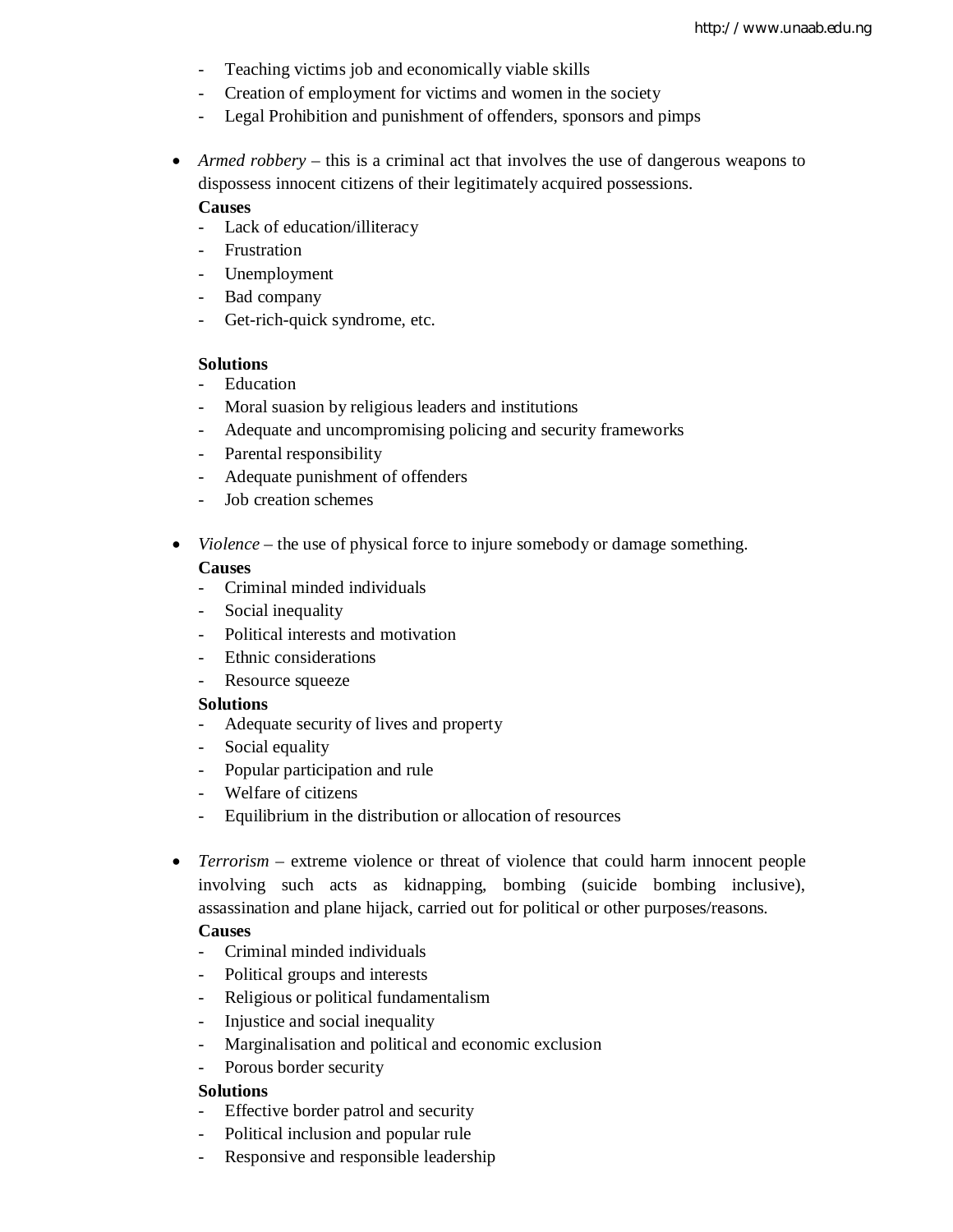- Welfare of citizens
- Equilibrium in the distribution or allocation of resources
- *HIV-AIDs* this stands for Human Immunodeficiency Virus-Acquired immune deficiency. HIV is a virus disabling immune system which causes or leads to AIDS. **Causes** 
	- Indiscriminate and unprotected sex with a victim or victims
	- Use of infected needles, pins, razors or other sharp objects
	- Contact with infected blood products
	- Transfusion of infected blood

## **Solutions**

- Health education
- Sexual Abstinence/Use of condoms
- Sexual faithfulness to one's partner
- Sterilisation of needles, pins and razors used in the hospital
- Screening of blood and blood products
- *Examination malpractices* these are practices that fall below the required standards acceptable for passing examinations and involve the use of external materials, the use of "mercenaries" or impostors and other malpractices that help a student or students to pass their examinations.

#### **Causes**

- Laziness of students
- Lack of study
- Parental negative influence
- Fallen social morals and values
- Fallen standards of education
- Corrupt teachers and education officials

#### **Solutions**

- Promotion of morality and values in the society and educational institutions
- Meritocracy
- Parental guidance and example
- Hard work and personal responsibility
- Reforms in educational institutions

#### **2.0 Culture**

We have always known culture as the way of life of a people. Culture is a universal phenomenon as every society has its own cultural stock to which its members subscribe to, identify with and are identified by. In Nigeria with different tribes and ethnic groups, each of these groups has its own culture with regards to family life, marriage, belief system, religion and custom, among others.

#### **2.1 What is Culture?**

The main approaches to the culture definition are general. The essence of a sociological approach to the study of culture definition is, firstly, the disclosure of societal relationships and regularities of the functioning of and development of culture and, secondly, to identify its social functions. Culture in sociology is regarded primarily as a collective and ubiquitous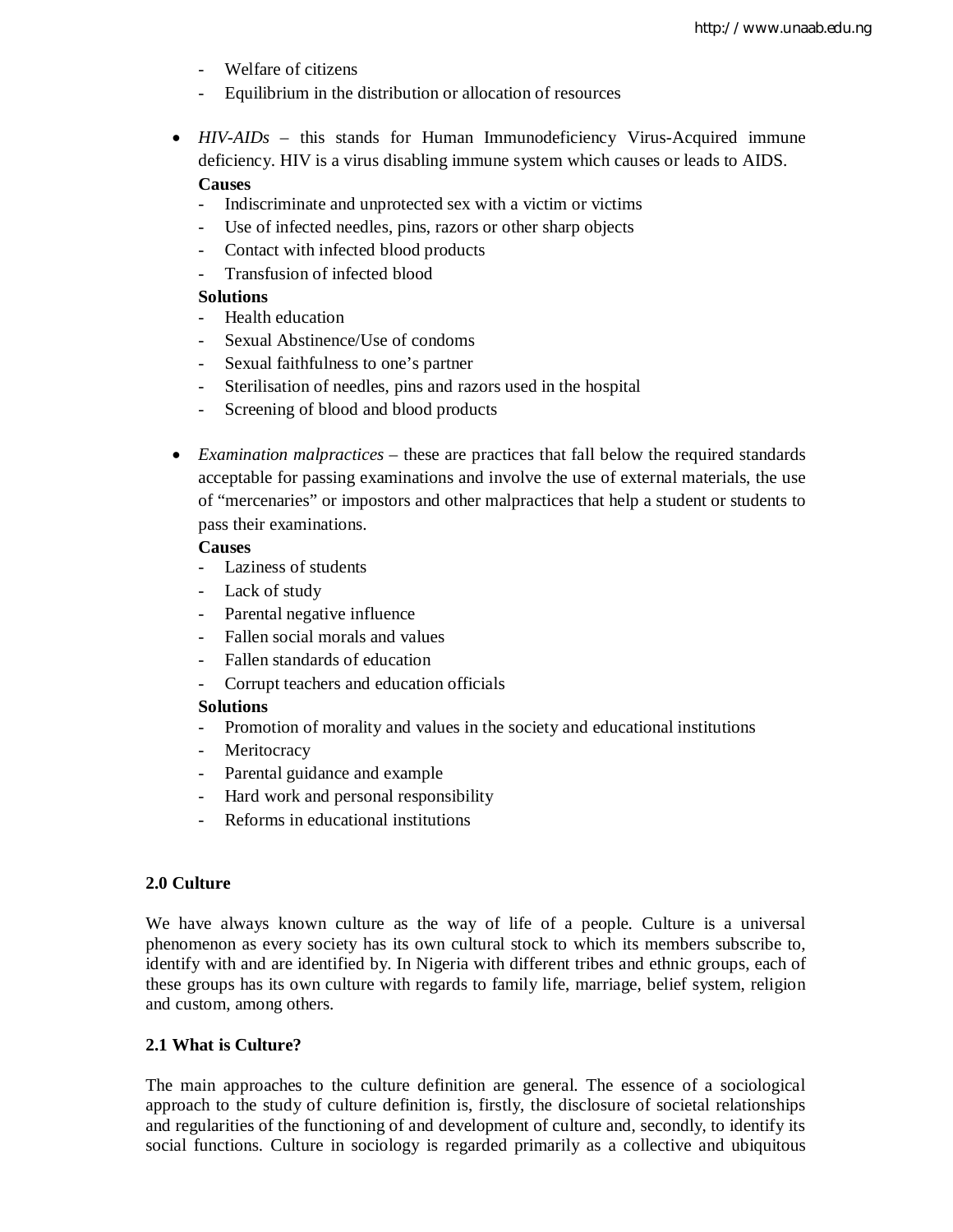concept. Culture is a term that has many different meanings. However, the following are various ways culture has been defined.

- Culture is the set of shared attitudes, values, goals, and practices that characterises an institution, organization, group or society.
- Culture has also been defined as an integrated pattern of human knowledge, belief, and behaviour that depends upon the capacity for symbolic thought and social learning.
- Culture is considered to be group-specific behaviour that is acquired, at least in part, from social influences. Here, group is considered to be the species-typical unit, whether it be a troop, lineage, subgroup, or so on.
- Culture is a community's customs, rituals and belief systems developed over time.
- Culture means the whole complex of traditional behavior which has been developed by the human race and is successively learned by each generation.
- Culture can also mean the forms of traditional behavior which are characteristic of a given society, or of a group of societies, or of a certain race, or of certain area, or of a certain period of time.
- Culture is the socially transmitted knowledge and behavior shared by some group of people.

## **2.2 Types of Culture?**

There are two types of culture: material culture and non-material culture.

Material culture is that aspect of culture that we can see and handle e.g. chair, book, biro, table, clothes, bag, drums, etc.

Non-material culture is that aspect of culture that cannot be seen or touched e.g. values, customs, beliefs, folklore, etc.

## **2.3 Characteristics of Culture**

- 1. Culture is universal.
- 2. Culture is not inborn; it is shared and learnt.
- 3. Culture is dynamic.
- 4. Culture is transferable from one generation to another.
- 5. Culture is overt and covert. It is divided into material and non-material aspects.
- 6. Culture is symbolic: It is based on the purposeful creation and usage of symbols; it is exclusive to humans.

## **2.4 Elements of Culture**

- 1. Customs
- 2. Language
- 3. Symbols
- 4. Folkways
- 5. Mores
- 6. Norms
- 7. Values
- 8. Laws

#### **2.5 Functions of Culture**

1. Culture determines how people behave and live.